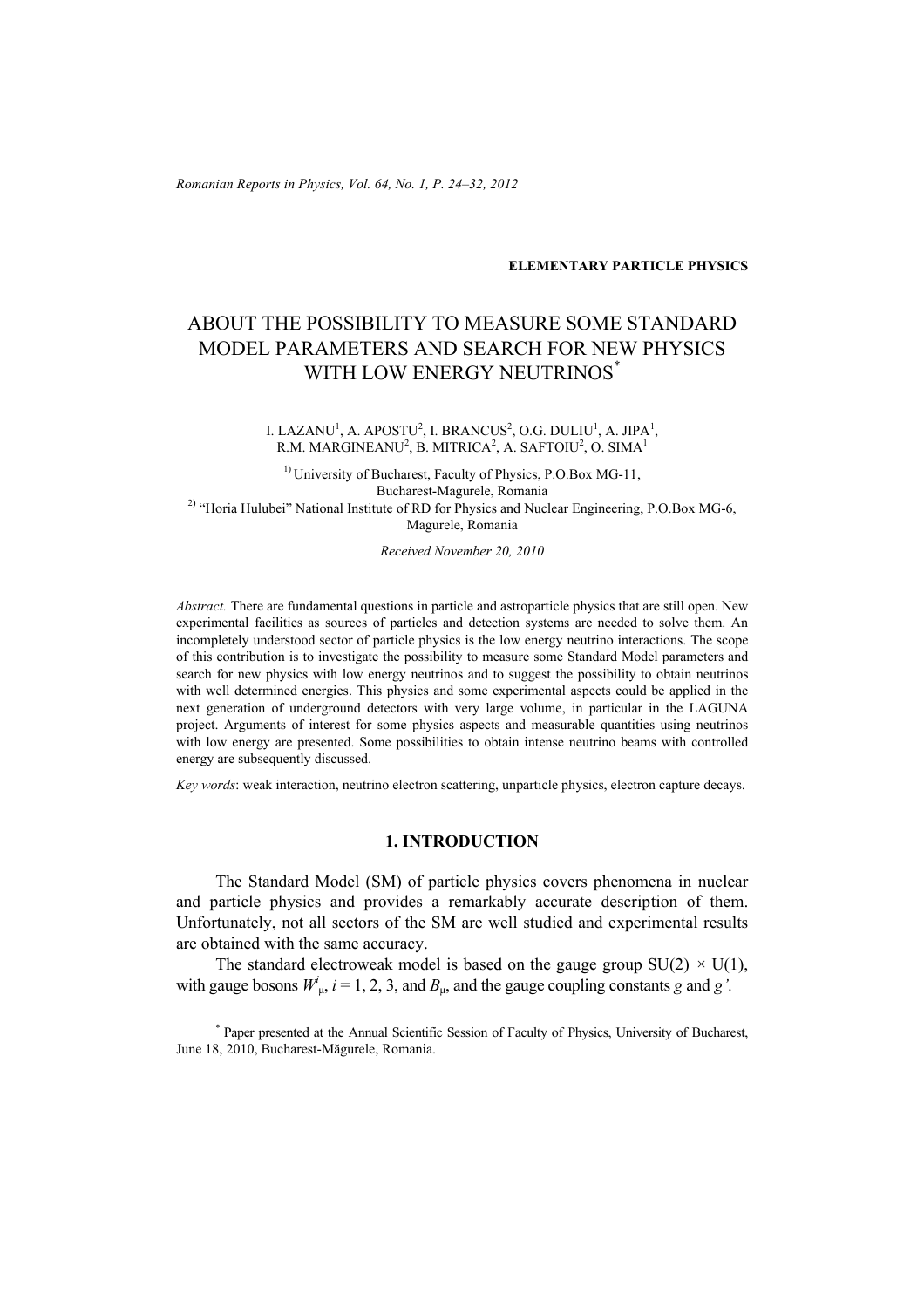Thus,  $\theta_W \equiv \tan^{-1}(g'/g)$  is the weak angle, also called Weinberg angle. The values of  $\sin^2 \theta_W$ , the *W* boson mass, the values of the masses for the top quark and for Higgs boson are quantities coupled by different equations, so the mass of Higgs,  $M_H$ , could be constrained by accurate values for  $\sin^2 \theta_W$  and  $M_W$ .

The value of  $\sin^2 \theta_W$  is extracted from *Z* pole observables and neutral current processes and depends on the renormalization prescription. There are a number of popular schemes, see for example the review from PDG [1] leading to values which differ by small factors depending on the masses for top and Higgs.

The value of  $\theta_W$  varies as a function of the momentum transfer *Q*, at which this is measured, so it has scale dependence. This variation is an important prediction of the electroweak theory.

Neutrino-electron scattering is a simple, purely weak interaction process that can play an essential role to prove the validity and perform *precision tests of the SM* as well as many of *its extensions*.

If the new physics beyond the Standard Model is considered and the elastic neutrino – electron scattering is investigated, more aspects are of interest:

a) the electromagnetic properties of the neutrino,

b) it is possible to investigate the existence of the unparticle sector as dark matter.

It is also possible to examine processes which depend on the mixing and mass of the neutrinos. If the detector has low threshold, then one can look for oscillations induced by the small mixing angle  $\theta_{13}$  and the small oscillation length, associated with the large value for  $\Delta m^2_{23}$ .

Usually the experiments are realized using electron antineutrino from reactors, neutrino/antineutrino beams from beta or particle decays, accelerated or not, or natural sources.

In this paper we investigate the possibility to obtain monoenergetic neutrino beams from electron capture processes in atoms.

The paper is structured into two parts. In the first one, we present arguments of interest for some physics aspects and measurable quantities using neutrinos with low energy, and in the second we discuss possibilities to obtain intense neutrino beams with controlled energy.

# **2. THEORETICAL FORMALISM: ELASTIC NEUTRINO-ELECTRON SCATTERING IN SM AND BEYOND**

The lower order Feynman – Stueckelberg diagrams of the elastic scattering processes that generate the CC and the NC with W/Z exchange are: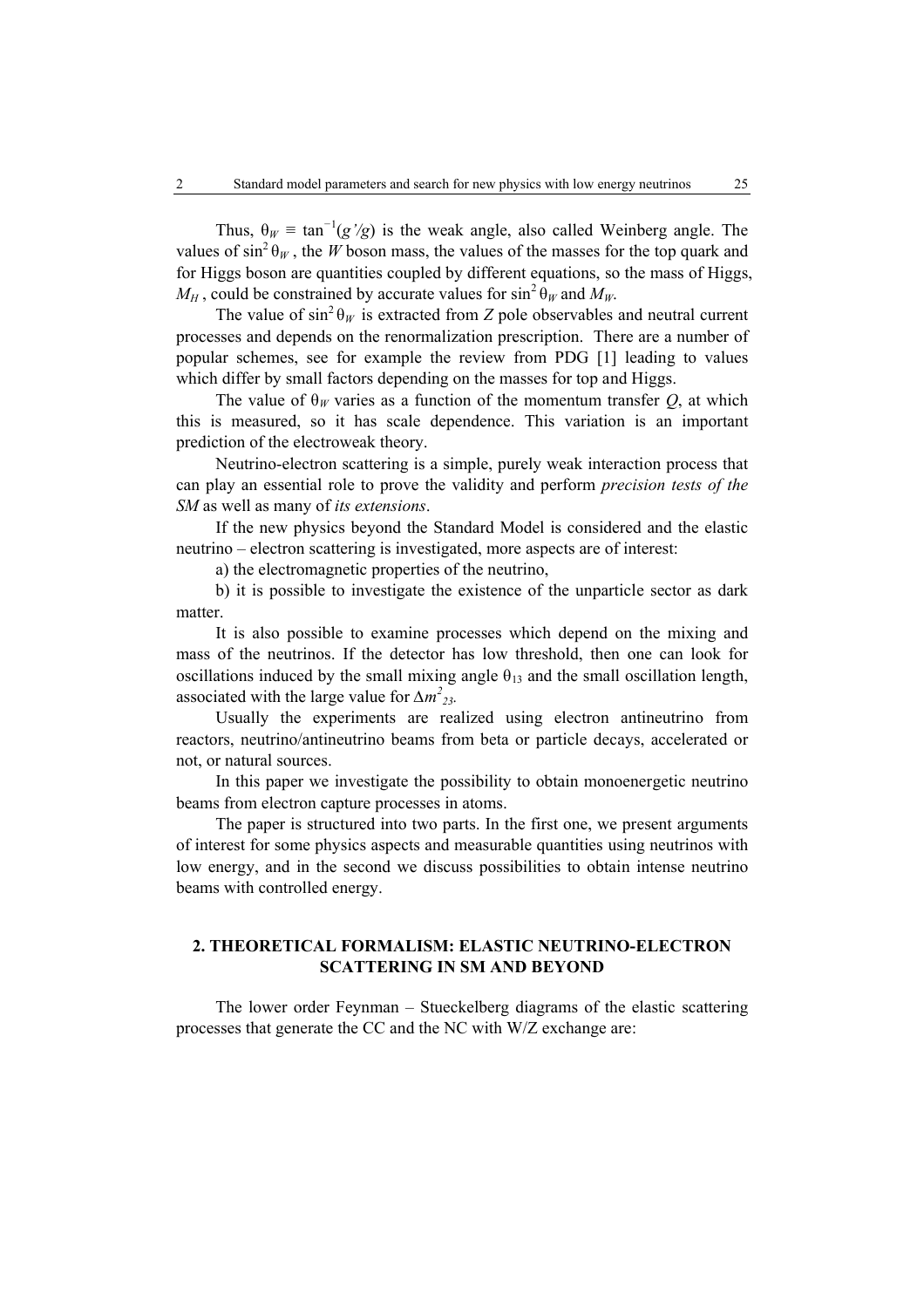

In agreement with Vogel and Engel [2], the differential cross-section for the elementary elastic electronic neutrino-electron scattering is:

$$
\frac{d\sigma}{dT} = \frac{G_F^2 m_e}{2\pi} \left[ \left( g_V + g_A \right)^2 + \left( g_V - g_A \right)^2 \left( 1 - \frac{T}{E_v} \right)^2 - \left( g_V^2 - g_A^2 \right) \frac{m_e T}{E_v^2} \right], \quad (1)
$$

where *T* is the electron recoil energy*,* with values in the interval:

$$
0 \le T \le T_{\text{max}} = \frac{2E_v^2}{2E_v + m_e},\tag{2}
$$

depending on the scattering angle:

$$
\cos \varphi = \frac{E_v + m_e}{E_v} \left(\frac{T}{T + 2m_e}\right)^2.
$$
 (3)

The constant has the value  $\frac{e^2 m_e}{2}$  = 4.45 × 10<sup>-48</sup>  $\frac{\text{cm}^2}{2}$  $2\pi$  keV  $\frac{G_F^2 m_e}{2\pi} = 4.45 \times 10^{-48} \frac{\text{cm}^2}{\text{keV}}$ .

The correspondence with the Weinberg angle is done by the equations for the coupling constants  $g_V$  and  $g_A$ :  $g_V = 2 \sin^2 \theta_W + \frac{1}{2}$ ,  $g_A = +\frac{1}{2}$ , respectively.

If the process is initiated by other neutrinos: muonic or taonic, thus  $g_V = 2\sin^2\theta_W - \frac{1}{2}$  and  $g_A = -\frac{1}{2}$ , and for antineutrinos,  $g_A \rightarrow -g_A$ .

A major interest exists for the tests with very high precision of the Weinberg angle at low momentum transfer.

The similar equation for elastic neutrino – electron process, with the consideration of the electromagnetic properties for neutrino is given [2] by the expression: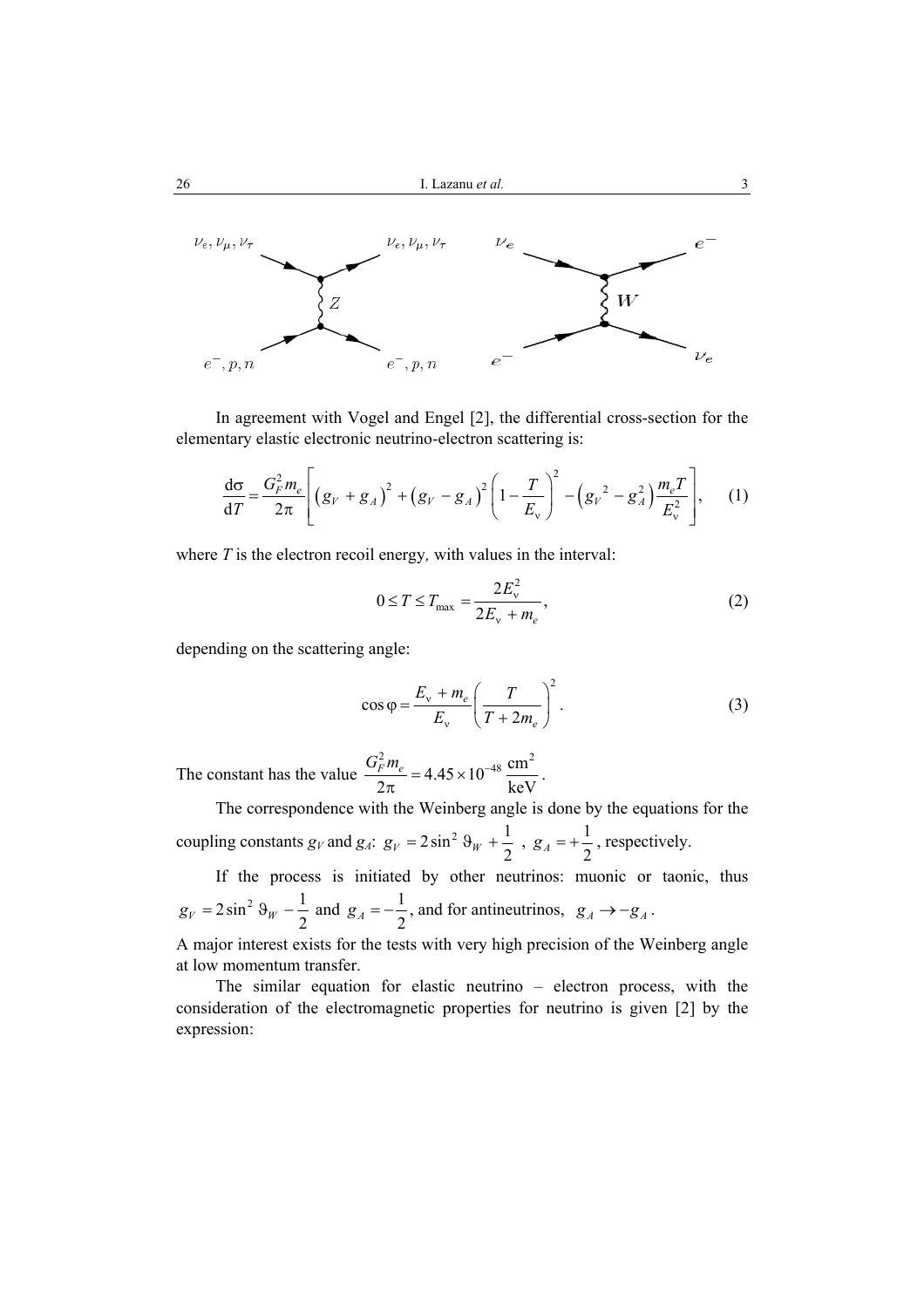$$
\frac{d\sigma}{dT} = \frac{G_F^2 m_e}{2\pi} \left[ \left( g_V + x + g_A \right)^2 + \left( g_V + x - g_A \right)^2 \left( 1 - \frac{T}{E_v} \right)^2 - \left( \left( g_V + x \right)^2 - g_A^2 \right) \frac{m_e T}{E_v^2} \right] + \frac{\pi \alpha^2 \mu_v^2}{m_e^2} \frac{1 - \frac{T}{E_v}}{T}.
$$
\n(4)

The significance of new the quantities introduced in the equation for the differential cross-section is:

$$
x = \frac{\sqrt{2}\pi\alpha \left\langle r^2 \right\rangle}{3G_F} = \frac{2M_W^2}{3} \left\langle r^2 \right\rangle \sin^2 \theta_W \text{ with } \left\langle r_{\nu_l}^2 \right\rangle \approx \frac{G_F}{2\sqrt{2}\pi^2} \ln \left( \frac{M_W^2}{m_l^2} \right), \text{ estimated as}
$$
  

$$
\left\langle r^2 \right\rangle \propto 10^{-32} \text{ cm}^2.
$$

An extension of the formalism permits to Dirac neutrinos to acquire a magnetic moment:

$$
\mu_{\rm v} = \frac{3G_F m_e m_{\rm v}}{4\sqrt{2}\pi^2} \equiv 3.2 \times 10^{-19} \left[ \frac{\text{m}_{\rm v}}{1 \text{eV}} \right], \text{ supposed to be different from zero.}
$$

In the equation  $(4)$  the *x* term corresponds to neutrino charge radius and the supplementary term in the equation is associated with the magnetic moment.

The existence of the e.m. properties permits to use these results as a probe for new physics, to distinguish between Dirac and Majorana neutrinos, as well to obtain information on charge quantization.

If a neutrino has non-trivial electromagnetic properties, then a direct neutrino coupling to photons could be possible, as neutrino decays and Cherenkov radiation directly produced by neutrinos respectively.

Another aspect of new physics could be in principle extracted from very precise measurements of elastic neutrino-electron process. All particles exist in states that may be characterized by a certain energy, momentum, and mass. In the SM the "scale invariance" manifests only for massless particles. For all others, the same particle type cannot exist in another state with all properties scaled up or down by a common factor. Recently, Georgi [3] proposed a new theory related to the existence of an undiscovered sector of the current physics model which is "scale-invariant", *i.e.*, one in which objects don't change when their dimensional qualities are multiplied by a rescaling parameter. This idea does not make sense in particle theory because most particles have a definite nonzero mass. This excludes particles which mediate infinite range forces and can, therefore, have zero mass such as photons and gravitons. The idea comes from conjecturing that there may be "stuff" that does not necessarily have zero mass but is still scale-invariant, with the same physics regardless of a change of energy (or equivalently length). This stuff is unlike particles, and is described as unparticle physics (field).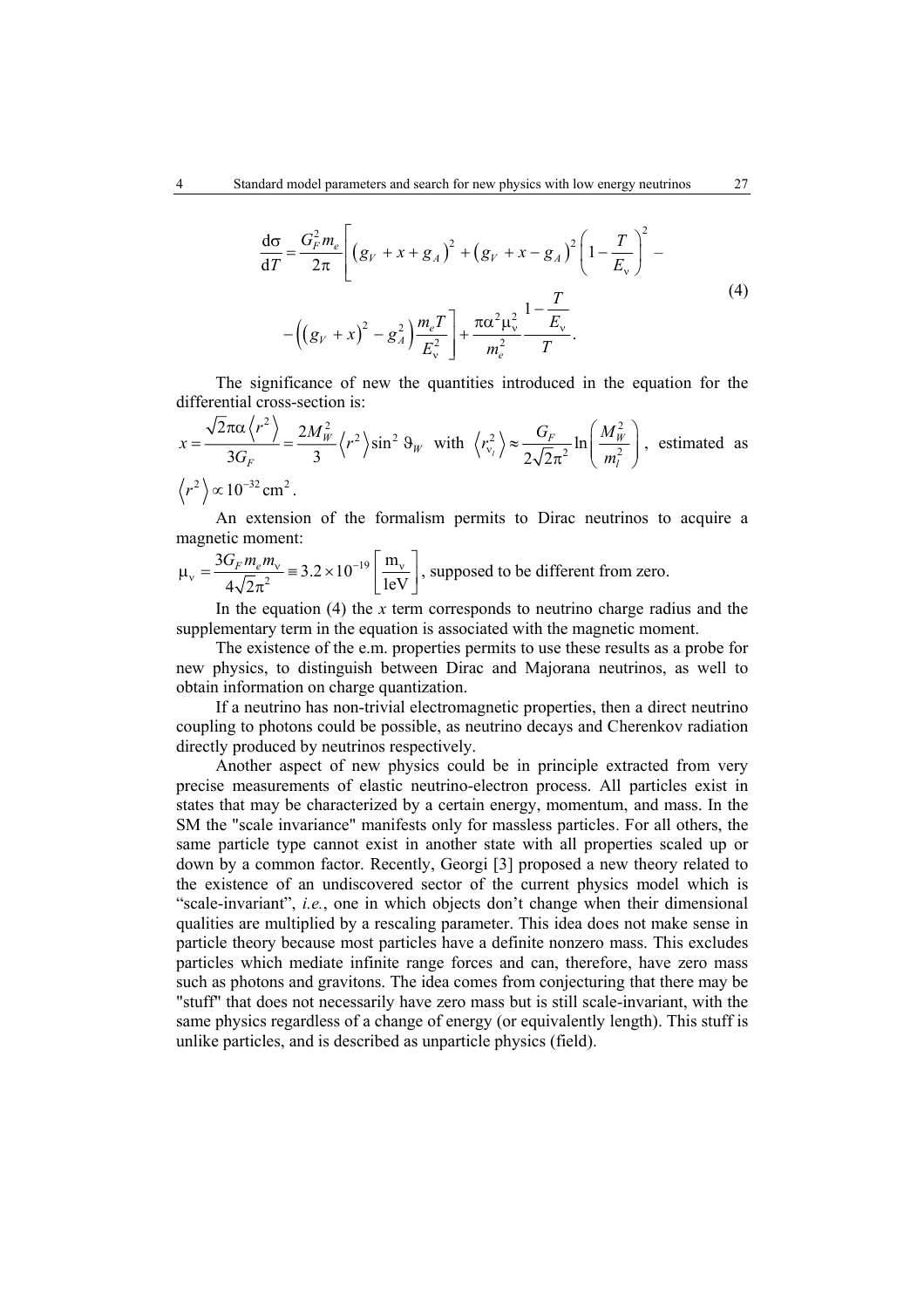Such unparticle stuff has not yet been observed, and this suggests that if it exists, it must couple with normal matter weakly at observable energies. Unparticles would have properties in common with neutrinos, which have almost zero mass and are therefore nearly scale invariant. Neutrinos barely interact with matter and their effects are observable as "missing" energy and momentum after an interaction. A similar technique could be used to search for evidence of unparticles. According to scale invariance, a distribution containing unparticles would become apparent because it would resemble a distribution for a fractional number of massless particles.

As we specified, the unparticle sector can appear at low energies in the form of new massless fields coupled very weakly to the SM particles. Their contribution to the cross section could come from a scalar or from a vector interaction:

$$
\frac{d\sigma_T}{dT} = \frac{d\sigma}{dT} + \frac{d\sigma_U}{dT}.
$$
 (5)

For the scalar interaction:

$$
\frac{d\sigma_{U_s}}{dT} = C_1 \cdot \frac{1}{\pi E_v^2} \left( m_e T \right)^{(2d-3)} \left( T + 2m_e \right) \tag{6}
$$

and the vector contribution is:

$$
\frac{d\sigma_{U_V}}{dT} = C_2 \cdot \frac{1}{E_v^2} (m_e)^{(2d-3)} (T)^{(2d-4)} \left[ 1 + \left( 1 - \frac{T}{E_v} \right)^2 - \frac{m_e T}{E_v^2} \right],\tag{7}
$$

with 
$$
C_1 = \frac{2^{(2d-6)} \left[ g_{0e}^{\alpha \beta} (d) \right]^2}{\pi \Lambda^{(4d-4)}}
$$
 and  $C_2 = \frac{2^{(2d-5)} \left[ g_{1e}^{\alpha \beta} (d) \right]^2}{\pi \Lambda^{(4d-4)}}$ .

The parameters of the model are therefore  $\lambda_{if}$  (the coupling constant), *d* and *Λ*. Usually, the energy scale where the theory is invariant is  $\Lambda$ =1 TeV. For the vector contribution an interference term must be considered. Details of the theory and discussions about the contributions to cross-sections could be found in references [4, 5, 6].

Montanino and co-workers [7] previously discussed the possibility to probe the neutrino magnetic moment and unparticle interactions using Borexino detector.

In Fig. 1, the different contributions to the cross section are calculated or estimated. The contributions in the frame of the SM are calculated as absolute values for incident neutrinos of 1.036 MeV energy. For all the other, arbitrary values are used because of the existence of model parameters. Due to the experimental threshold energy for recoil electrons, the vector contribution of unparticle to interactions is more probably to be observed, if it exists.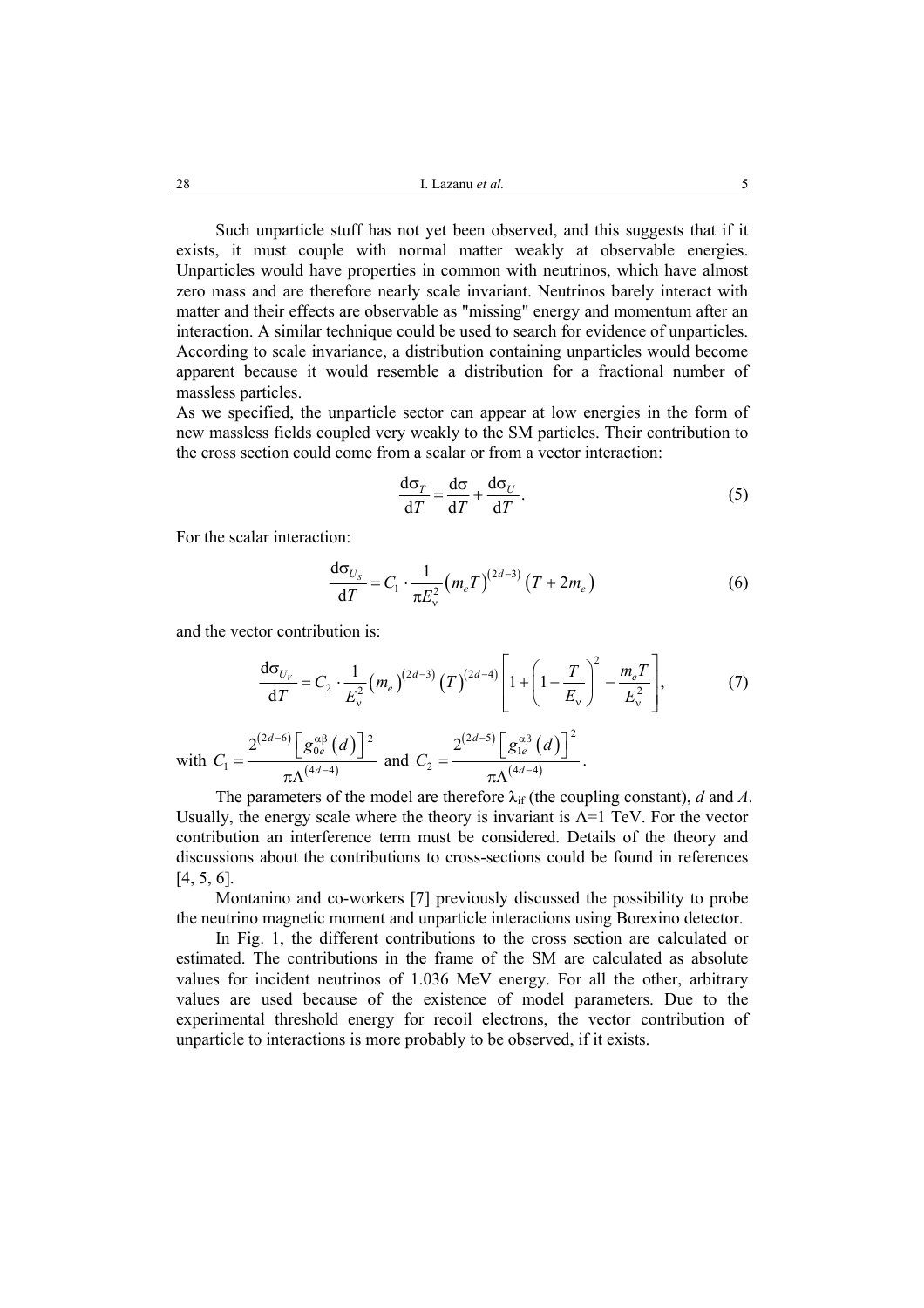

Fig. 1 – Differential cross-section in elastic neutrino-electron scattering as a function of recoil energy. Neutrino energy is considered as 1.04 MeV. The black curve (1) is the neutrino process, in SM hypothesis, compared with antineutrino scattering (blue -2) – as absolute values. The unparticle contributions in red - 3 (scalar) and vector (green -4) are suggested (arbitrary scale).

A different phenomenon that must be considered is the neutrino oscillations. In the experiments using neutrinos with low energy, smaller oscillations lengths are obtained, in accord with equations (8) and (8'). In the LAGUNA project [8], the great dimensions of the detector systems will permit to explore this new range of lengths.

$$
\lambda[m] = \left(\frac{\pi}{1.27}\right) \left(\frac{E_v[\text{MeV}]}{\Delta m^2[\text{eV}^2]}\right) \approx \frac{2.5E_v}{\Delta m^2},\tag{8}
$$

$$
\lambda[m] \approx E_{\rm v}[\text{keV}].\tag{8'}
$$

Thus, the accurate determination the neutrino oscillation parameters appears as an opportunity, in particular the unknown  $\theta_{13}$  mixing angle, responsible on the CP violation in this leptonic sector. A detailed analysis was done by Vergados and Novikov [9]**.**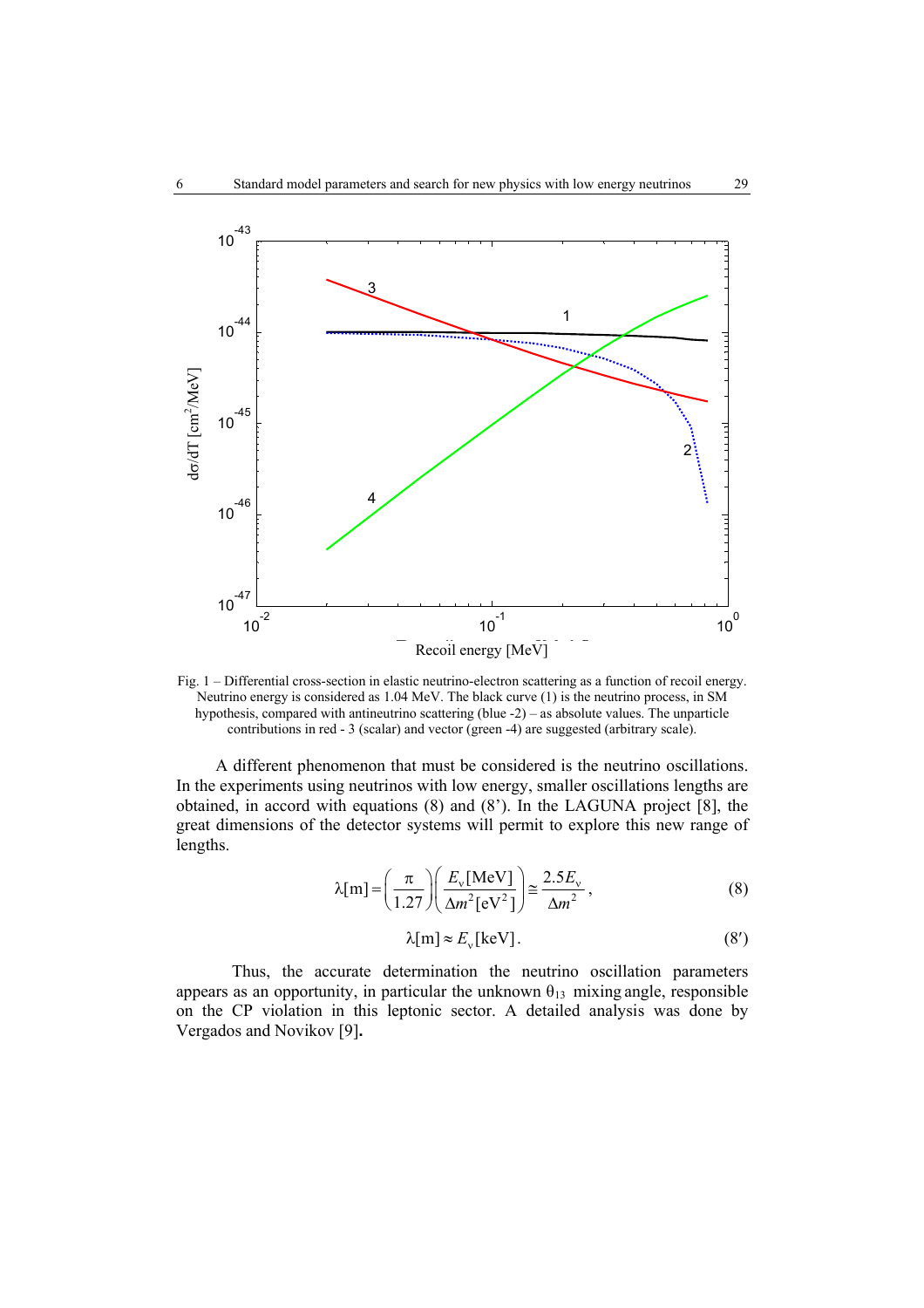## **3. SOURCES OF MONOENERGETIC NEUTRINO BEAMS**

For a precision measurement, it is obviously better to have an experiment using neutrinos with controllable and precisely known energy.

To achieve this, we consider making use of a nucleus that absorbs an electron and emits a neutrino (electron capture process):

$$
(Z, A) + e - \rightarrow (Z - 1, A) + ve ,
$$
\n
$$
(9)
$$

where  $Z$  is the electric charge of the mother nucleus and  $\overline{A}$  is its mass number. In this case neutrinos have a line spectrum and their energy is precisely known. In the last years this possibility has received a great interest [10, 11].

Possible isotopes that decay dominantly as electron capture are presented in Table 1.

Decay schemes are extracted from reference [12].

The criteria used in this selection were:

– the energies for emitted neutrinos: more than 150 keV up to few MeV;

– very simple decay scheme and higher intensities of radiation;

– lifetime more tens of minutes, up to years.

Technical aspects of their production were not considered. The binding energy of the electron is not included in the final calculations.

In the rest frame of the mother nucleus, monoenergetic neutrinos are emitted isotropically. If we accelerate the mother nuclei appropriately, with the Lorenz boost factor *γ*, the range of neutrino energies will be between zero and  $E_v \le 2γQ$ , where *Q* is the energy difference between the mother and the daughter nuclei. In the centre of the beam, the maximum in energy will be attained, and if the neutrino is detected or interacts at a distance *R* from the centre of the beam, in an experiment with the baseline length *L*, the energy will be

$$
E_{\rm v}(R) \approx 2\gamma Q \bigg/ \bigg(1 + \frac{\gamma^2 R^2}{L^2}\bigg).
$$

In a solid angle in the rest frame, the neutrinos are distributed uniformly. A uniform distribution in energy exists too. If the detector is able to measure the energy and the point of interaction, from these measurements the energy of neutrinos could be determined very precisely [10].

To stimulate the electron capture, different options were proposed: use of an electron accelerated beam with the same Lorentz factor as the ion beam, or a laser beam, and then we can control the neutrino energy and make use of the EC to produce monoenergetic neutrinos with an enhancement factor.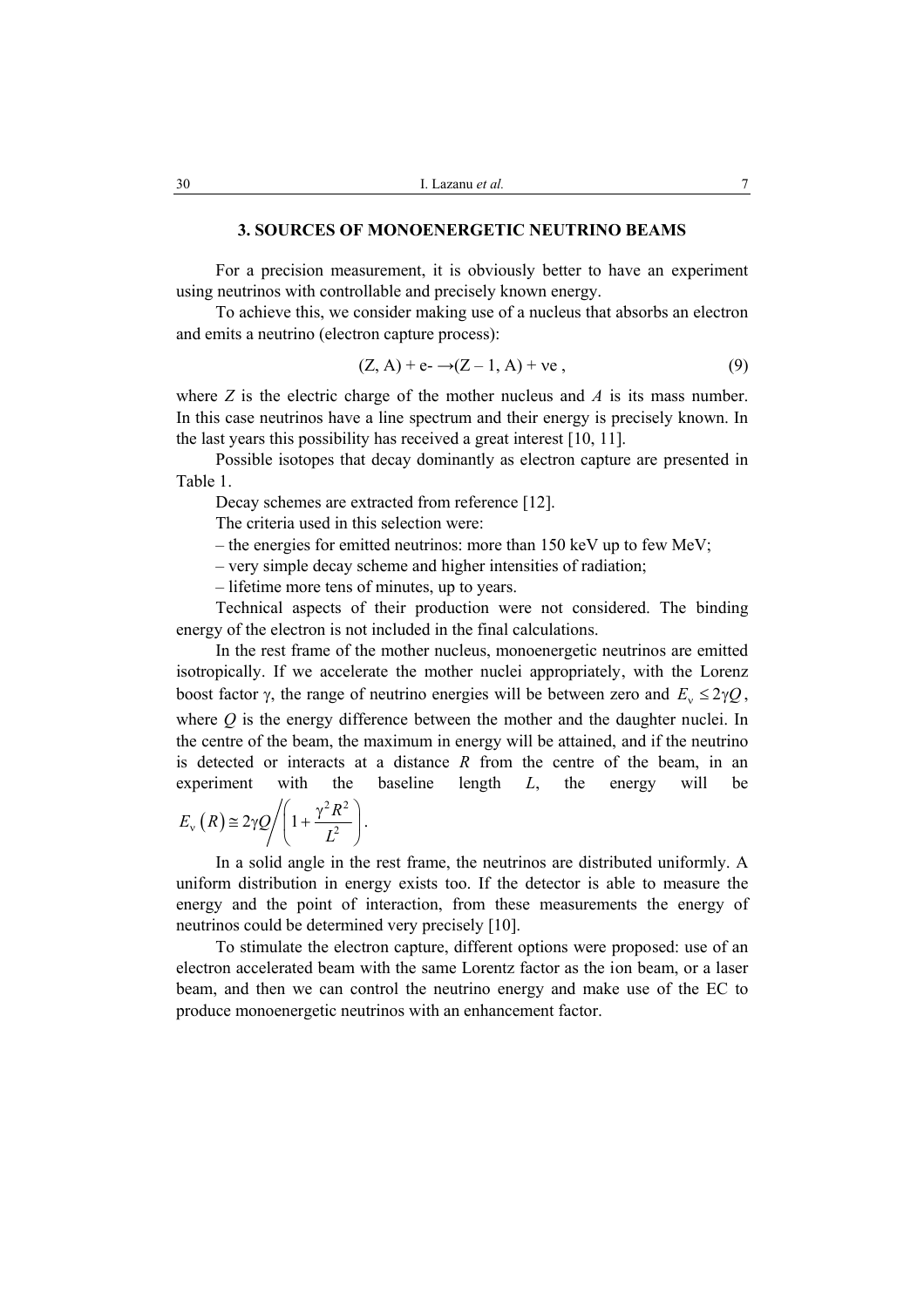| $\frac{1}{2}$ . The compact $\frac{1}{2}$ and $\frac{1}{2}$ are $\frac{1}{2}$ . The compact of $\frac{1}{2}$ |                   |                   |           |              |                          |
|--------------------------------------------------------------------------------------------------------------|-------------------|-------------------|-----------|--------------|--------------------------|
| Isotope                                                                                                      | $T_{1/2}$         | Intensity $(\% )$ | $Q$ (keV) | $E_v$ (keV)  | $T_e^{\text{max}}$ (keV) |
| $^{125}$ I                                                                                                   | 59.4 d            | 100               | 185.8     | 150          | 55.5                     |
| ${}^{55}Fe$                                                                                                  | 2.7 y             | 100               | 232       | 226          | 106                      |
| $^{137}$ La                                                                                                  | 6 x 104 y         | 100               | 600       | 600          | 421                      |
| $^{145}$ Sm                                                                                                  | 340 d             | 100               | 620       | 620 (91%),   | 439                      |
|                                                                                                              |                   |                   |           | 559 (8.6%)   | 384                      |
| $\frac{111}{111}$ In                                                                                         | 2.804 d           | 100               | 866       | 621 (100%)   | 440                      |
| 51 <sub>Cr</sub>                                                                                             | 28 d              | 100               | 753       | 433 (9.94%)  | 272                      |
|                                                                                                              |                   |                   |           | 753 (90.06%) | 562                      |
| $^{146}Pm$                                                                                                   | 5.53y             | 66                | 1472      | 282 (22%)    | 148                      |
|                                                                                                              |                   |                   |           | 428 (0.7%)   | 268                      |
|                                                                                                              |                   |                   |           | 1018(44%)    | 814                      |
| $\frac{113}{5n}$                                                                                             | 115.1d            | 100               | 1036      | 644 (97.8%)  | 461                      |
| $^{113}{\rm Sn}_{\rm m}$                                                                                     |                   |                   |           | 389 (2.2%)   | 235                      |
|                                                                                                              | 21.4 min          |                   | 1036      | 1036 (100%)  | 831                      |
| $^{132}Cs$                                                                                                   | 6.48d             | 98                | 2130      | 1462 (95.4%) | 1244                     |
| $^{141}Nd$                                                                                                   | 2.49 <sub>h</sub> | 100               | 1814      | 1814 (95.7%) | 1590                     |
| $^{130}Cs$                                                                                                   | 29.1 min          | 98.4              | 3022      | 2484 (44.6%) | 2252                     |
|                                                                                                              |                   |                   |           | 3022 (49.9%) | 2786                     |

#### *Table 1*

Some isotopes that decay dominantly as electron capture

Short half-life nuclides have the advantage that they can be rapidly produced in reactors, whereas long-lived ones need long-term irradiation in order to accumulate necessary decay intensity. For example, if we consider the Chromium isotope, 2.5 g will produce an intensity of neutrinos in the order of  $10^{16}$  s<sup>-1</sup> and the same quantity of  $^{141}$ Nd will produce  $10^{18}$  s<sup>-1</sup> neutrinos.

If the measurements are realised using giant detectors and isotopic sources, in a very simple experimental configuration, *e.g.* with the source immersed in the centre of the detector, the weak angle and neutrino oscillations could be obtained simultaneously.

The physical potential of this problem was also investigated by Agarwalla and Huber [13] and could represent a field of interest for LAGUNA and DUSEL Programmes [8, 14]. Other methods of detection for very rare interaction processes could be considered [15, 16].

For these experiments the background is essential and thus deep underground locations are the most adequate. The characteristics of some world laboratories were presented by Spooner [17] and these results were completed in Refs. [18, 19, 20, 21].